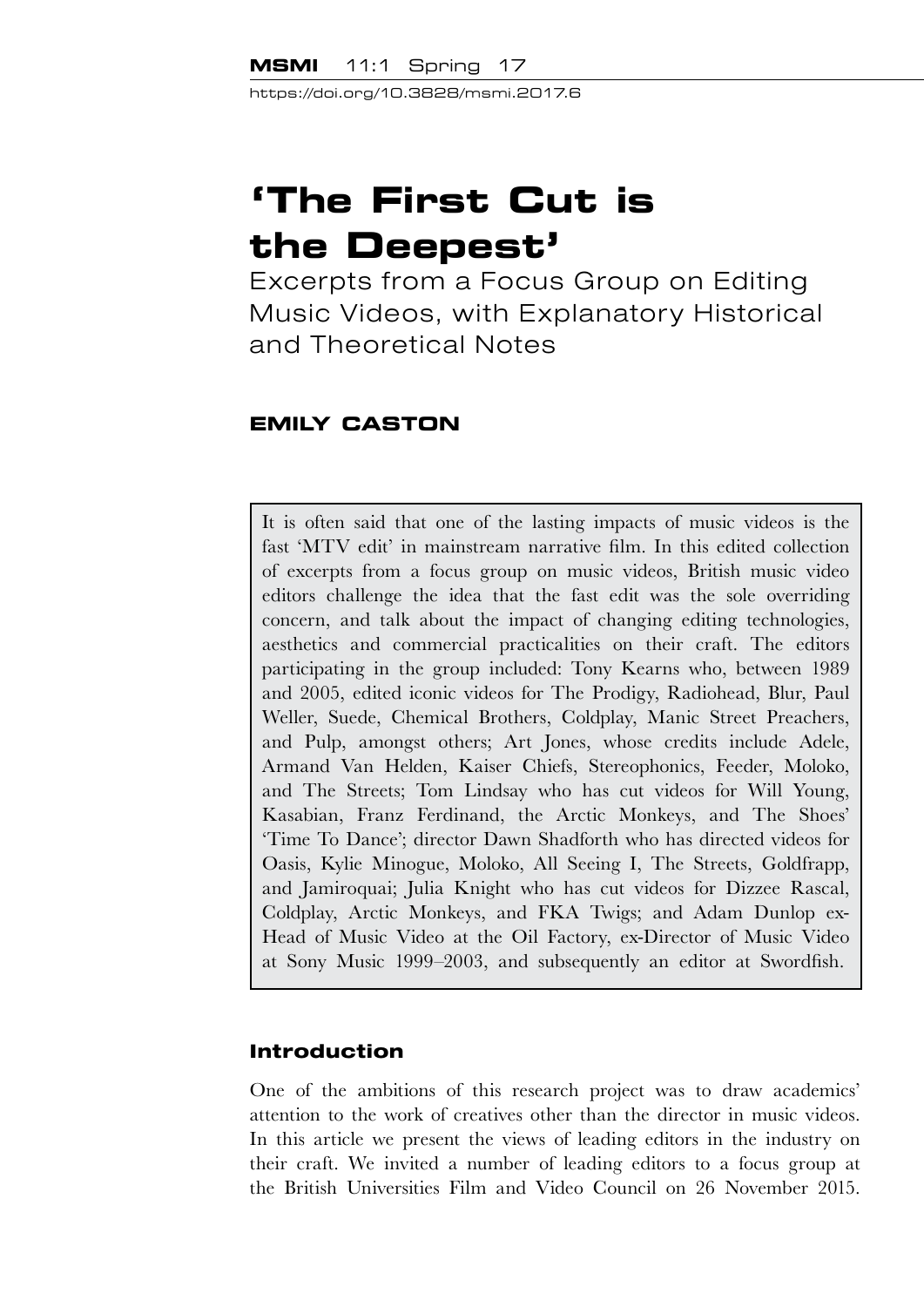The 'focus group' is a research method we used for gathering data about a number of core research questions in this project. The idea is to bring industry practitioners together to discuss questions and themes. The rationale underlying this method is that in a small creative industries community such as the music video community, many memories are held collectively; by bringing freelancers together, the momentum of the discussion and sharing of anecdotes can lead to the revelation of a much richer oral history than the individual interview. Each of the focus group sessions held thus far has lasted approximately four hours. Preparation for each focus group begins approximately four months before the event when a draft list of between 20 and 50 videos is emailed to the participants for their comments and feedback. Participants are invited to suggest video titles. A digital package containing viewing copies of these videos is then prepared by the research assistants for viewing during the session.

For the editors' focus group, I prepared a short presentation outlining the ambitions of the project. I then chaired a discussed around a set of pre-prepared research questions and viewing schedule. The discussion was recorded and transcribed by our research administrator. In my outline presentation I asked the editors to talk about the British videos that had a real impact on their careers and the development of editing techniques and styles in those videos.

It is generally agreed that the origins of the editing syntax were generated in the mid-1960s with films such as Richard Lester's *A Hard Day's Night* (1964). In the sequence in which The Beatles are seen to perform 'I Should Have Known Better' in the train compartment Lester and his editor established the core principles for editing instrumental and vocal performance to camera, delivering synchronous editing both so that the eye of the viewer sees the realistic source of the sound (hand on guitar, for example), and so that the viewer is 'duped' into believing that the vocals were recorded simultaneously to the image. The early principles for recording and editing performance in music videos broke the innovative rules established early on in film following the transition to sound between 1928 and the early 1930s when innovators such as René Clair and Jean Vigo insisted that film should not duplicate sound and image in such synchronous fashion. Bands such as Pink Floyd have avoided realistic synchronous images of band performance and have preferred to commission graphic metaphoric representations of their music with videos that serve both as music videos and as films for back projections in live performances.

From the mid-1960s to the present day, directors and editors have continued to play with this idea, and synchronicity and authenticity have remained important principles. In his acclaimed video for 'Close To Me'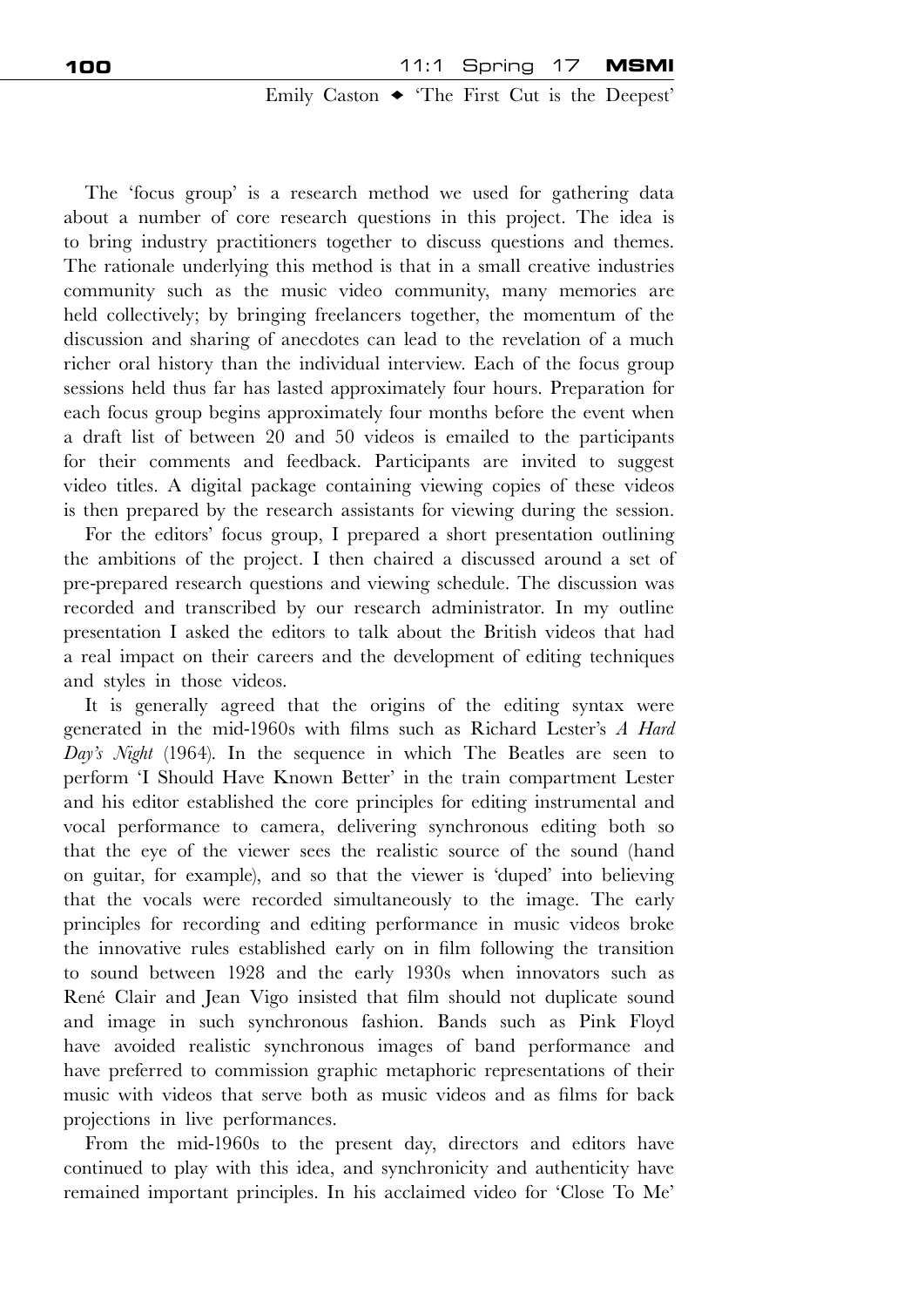for The Cure (1985), Tim Pope plays with this when he shows a cut of a hand strumming a comb rather than a guitar as the band attempt to play their song trapped in the wardrobe as it falls over the edge of a cliff. From the mid-1980s onwards, directors increasingly sought to avoid synchronous sound editing, preferring to visualise the instruments and rhythm in other ways, but the *performance* video remains an important genre in music video in which British directors such as WIZ and Sophie Muller have specialized.

During the first year of research on this project, it became apparent that a more viable definition of a music video is a work that is edited to music rather than originated to music because of the number of important videos made in Britain that were cut using found footage. Examples include the videos for Paul Hardcastle's '19' (1985) and Armand Van Helden's 'Koochy' (2000). Not all concepts for music videos in the professional music video are originated for a particular track; many are born from ideas that the director has been nurturing for months or years, waiting for a suitable piece of music or artist. The creative contribution of editors in music video cannot be underestimated, although little has been written beyond a small number of publications referring to an 'MTV edit'.

In her essay 'The Kindest Cut', Carol Vernallis (2001) presents a grammar for music video editing and argues that edits in music video create meaning differently from their filmic counterparts. For Vernallis, editing in music video is different from mainstream Hollywood film editing because it is not a slave to a 'continuity editing' that preserves time and space in the service of a narrative. The aims of music video for Vernallis are not to use continuity editing in the service of a narrative story because the aims of music video are to sell the music and sell the star:

A music video's aim is to spark a listener's interest in the song, to teach her enough about it that she first remembers the song and second, purchases it. Music video's disjunctive editing keeps us within the ever-changing surface of the song. Though such edits may momentarily create a sense of disequilibrium, they force the viewer to focus on musical and visual cues, allowing her to regain a sense of orientation. In addition, the dense, oblique quality of a string of imagery can serve to showcase the star.

(2001, p.3)

Music video editing functions exceed the functions of narrative film editing because the editing responds to musical features – not just rhythmic but timbral, melodic and formal. She says that early commentators observed 'cutting on the beat' (2001, p.18), and, as a result, 'music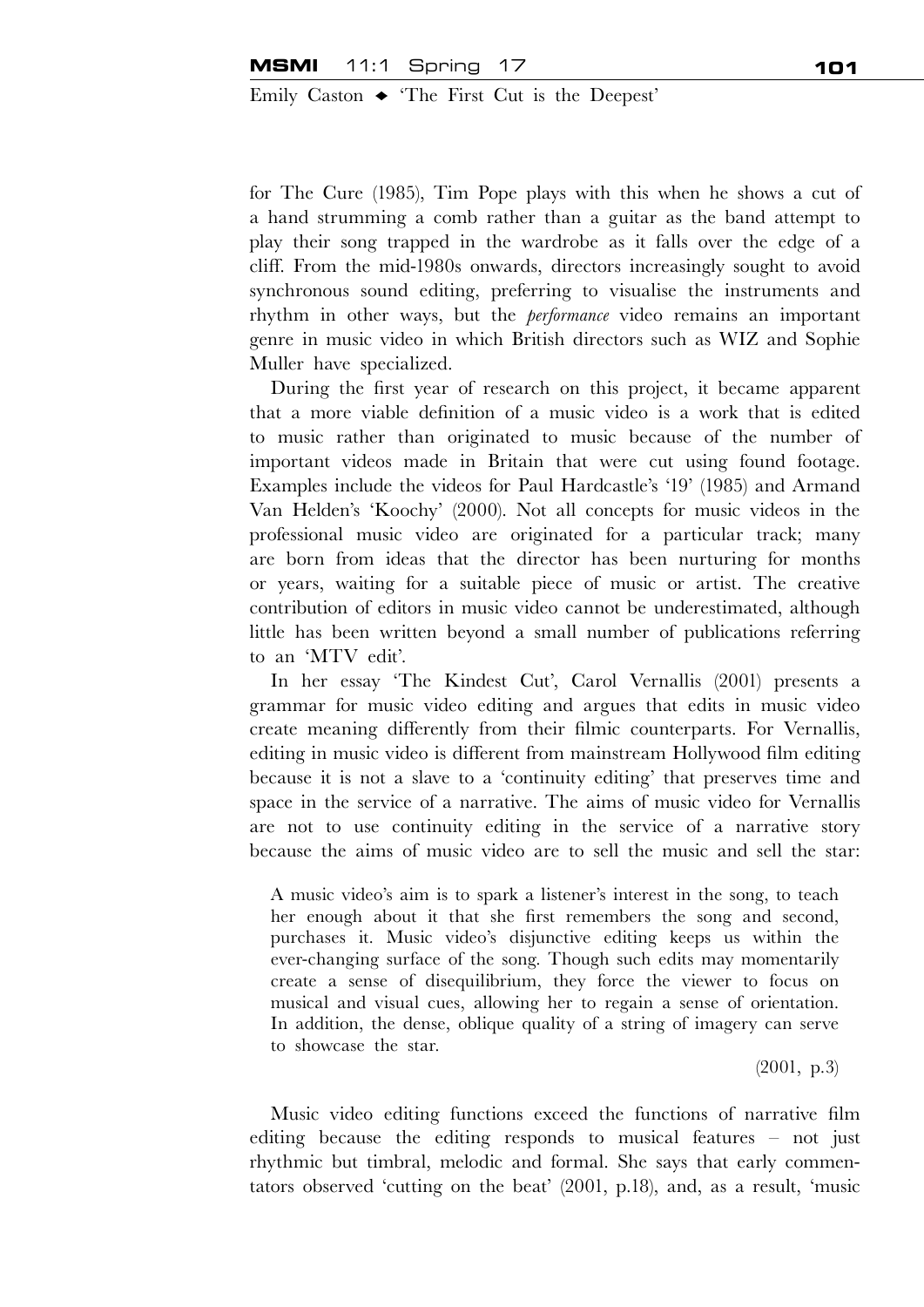video creates an experience more like listening than viewing' (2001, p.20). Vernallis argues that music video editing has more in common with the work of the Russian formalists Kuleshov, Pudovkin, and Eisenstein. It often uses the 'graphic match', an edit which joins two frames of similar compositional colour and structure. The graphic match appears rarely in narrative film. Music videos also use 'jump cuts' in the vein of the Nouvelle Vague. These are brusque edits that make a dramatic change in terms of content, colour, or scale. These types of edits are one of several types of 'disjunctive' edits used in music videos.

In the 1960s, the first music videos were shot and edited on film. Peter Whitehead, for example, shot all his videos on 16mm himself and cut them himself. In the 1980s, the big budget British music videos adopted their editing model from commercials, shooting and editing on 35mm. In the mid to late 1980s the offline edit and offline editor emerged. And that is where the story of this journal article begins, because it was in that moment that a new group of creatives emerged in London: the offline editors specializing in editing to single releases for *The Chart Show*, The Box, MTV Europe, and MTV USA.

The editors participating in our panel were Tony Kearns, aka 'The Colonel' (TK), who specialised in editing music videos from 1989 until 2005 when he branched into TV commercials and films. Between 1989 and 2005, he edited iconic videos for The Prodigy, Radiohead, Blur, Paul Weller, Suede, Chemical Brothers, Coldplay, Manic Street Preachers, Pulp, The Avalanches, PJ Harvey, Snowpatrol, and The Lightning Seeds; Art Jones (AJ), who began editing videos in the late 1980s and has cut videos for Adele, Armand Van Helden, Kaiser Chiefs, Stereophonics, Feeder, Moloko, and The Streets, amongst others; Tom Lindsay (TL) who has cut videos for Will Young, Kasabian, Franz Ferdinand, and the Arctic Monkeys, and most notably cut the video for The Shoes' 'Time To Dance' (2012), directed by Daniel Wolfe; director Dawn Shadforth (DS) began her career editing her own videos as well as directing them and has made videos for Oasis, Kylie Minogue, Moloko, All Seeing I, The Streets, Goldfrapp, and Jamiroquai; Julia Knight (JK) who has cut videos for Dizzee Rascal, Coldplay, Arctic Monkeys, and FKA Twigs; Adam Dunlop (AD) began working as a producer at the Oil Factory in the 1990s where, as Head of Music Video, he produced videos for bands such as The Proclaimers, The Style Council, Manic Street Preachers, and the Happy Mondays before he began as Director of Music Video at Sony Music (1999–2003), and subsequently an editor at Swordfish.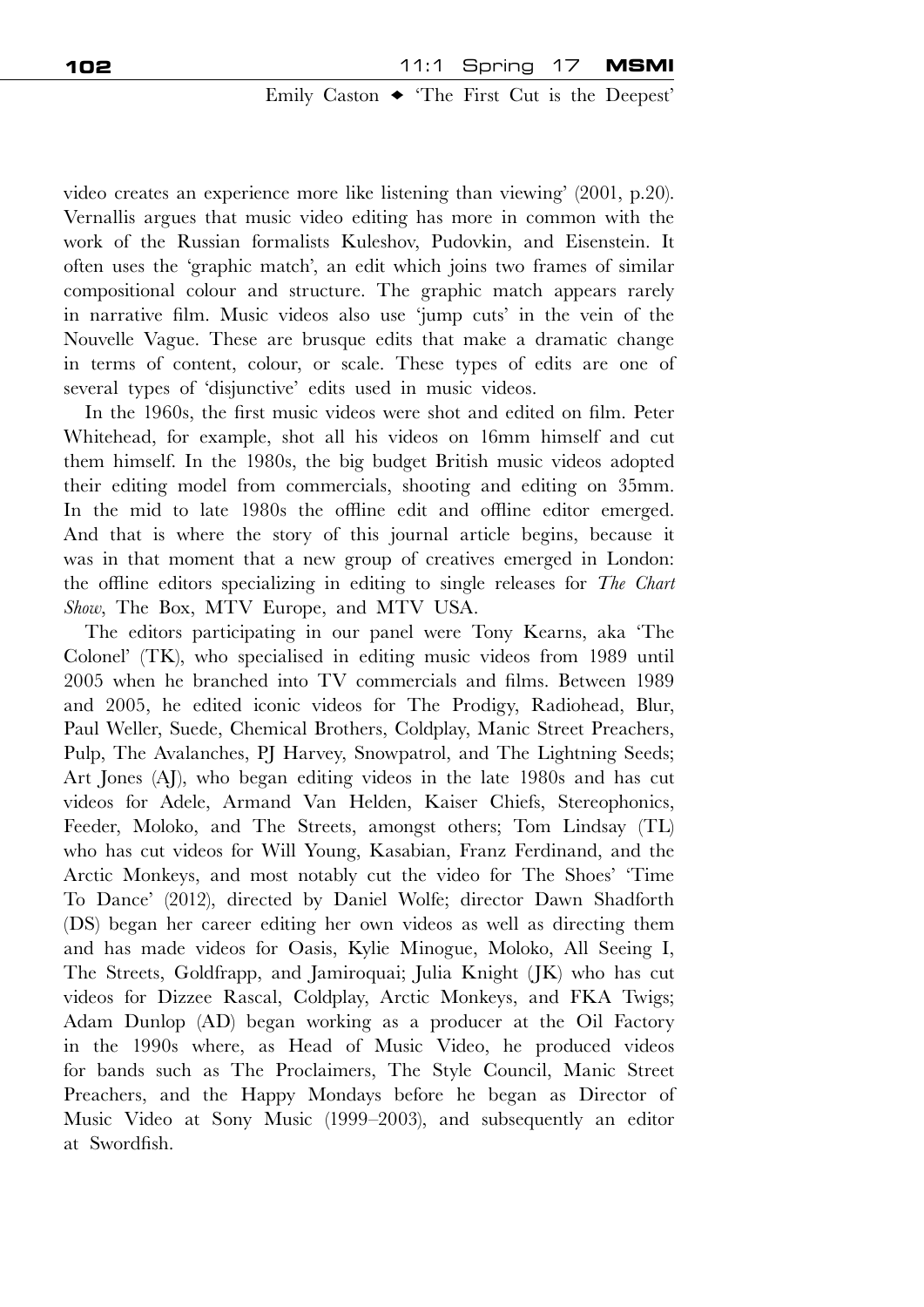*I began by asking our panel about the big changes that had taken place in editing.*  In 1971, Sony introduced commercially a video cassette format which would become *widespread and adopted as an industry standard for editing: the ¾ inch U-matic tape. It did so after working out industry standards with other manufacturers in a prototype it had trialled since 1969. Sony later refined it to Broadcast Video U-matic or BVU. Most offline editing was done on a two-machine U-matic system from the late 1970s to the mid-1980s. Then Sony introduced the Betacam in 1982. By the*  late 1980s this had become the industry standard for online mastering. When the *DigiBeta was introduced in 1993, this was used for online mastering, and Beta*  copies with identical timecode were used to load the rushes into Avid for offline *editing. I asked the focus group about the significance of these changes.*  EC: What are the dates of the big changes in editing?

AJ: There were two big leaps, I guess: moving from film to tape would be the first, moving to Avid would be the second.

**TK:** Moving to tape would have been in the late '70s.

AD: Yeah, early '80s

TK: When I started out in the business three decades ago, I started as a runner and then assistant editor in a place called Visions. They were doing all the Duran Duran videos, all the big jobs, and there was no off-line; it was edited in the on-line. There was so much money: reel-toreel, tape, the whole lot. They would just spend, and do it at night because there would be a reduced night rate […] You needed razor blades to cut the tape and spool it up onto a plastic spool.

**TL:** Andy Morahan was famous for that [...] I think it would be about a hundred pounds an hour at those times.

**TK:** In those times, thirty years ago in the late '80s.

AI: How long did that take?

**TL:** They would be quicker because a bit of it would be the shuttling down from shot to shot. You'd be there, so Andy's whole thing was the one-inch machines would run a lot quicker than U-matics. You'd have them all on different machines that you'd pay extra to hire more machines. And it would spool around. So it would be quicker than sitting watching this whole thing, get it done, get it done. But it was…

**TK:** It was basically, the history in a way is, the history of music videos has been ever decreasing budgets and money. But then the next leap was obviously, we went from doing it in the on-line and spunking the money, to doing cutting on U-matic. The old RM-440 controller. Not time code based, just cutting away. And you look at stuff… and the limitations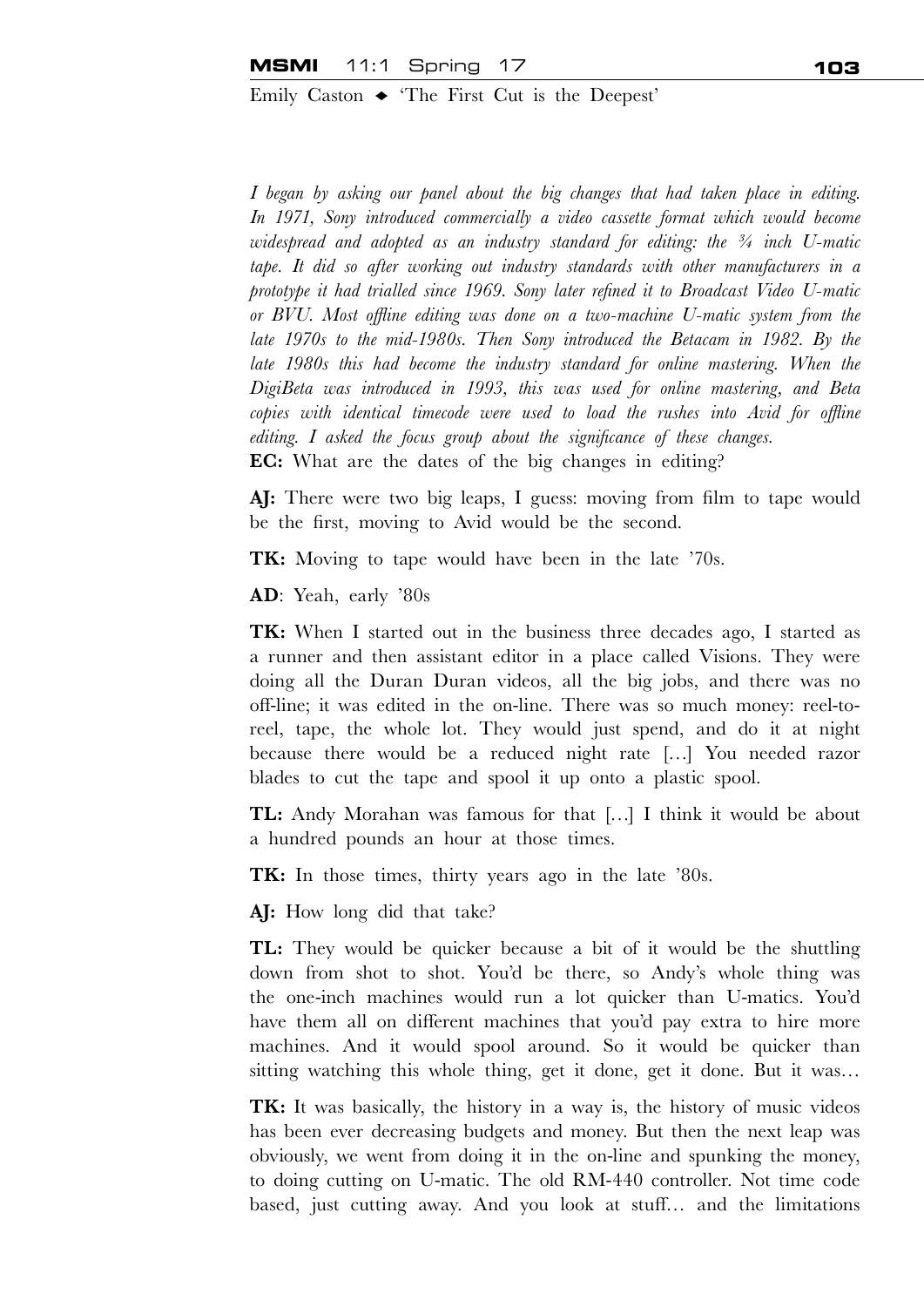of the controller. Like you'd want to trim something by six frames and you'd count: 'Was that five or six?' (TK taps table repeatedly). Anyway then the next thing after that was non-linear editing - digital based – in which the footage was transferred – shot on film and transferred to tape – and then ingested: sucked into the output.

AJ: When did that start?

DS: Early '90s.

TK: Early '90s yeah. About '92, '93.

DS: '92. In '93 I cut on tape originally.

TK: Well I remember cutting a narrative video with Pedro Romhanyi and he was, you know, talking about Avid and the way we'd done it. We'd cut in on U-matic and we realised that was a much better way of doing it, because, with narrative, if you want to drop something in and push out things later you'd have to dump it off and put it back in again. I think it was for the Pulp track, 'Mis-Shapes' that he realised that the non-linear way of doing things was…

A. Your technique for cutting videos, Tony's way of working when I used to work next door to him, when I used to go and see his timeline and you'd work from the beginning and cut it half way through, and half way through he'd have half the video. And then at the end he'd have the whole video. And that would be it. It was amazing. We do little bits but Tony worked from the start in a linear way.

TK: Yeah well it's an old fashioned way, you know.

DS: Do you still work like that?

TK: Yeah I would, I mean, but it's…I just kind of look at the rushes and log them in my head. Like if there was a shot for a particular that was good for a part of a track, I'd place it. But I like the challenge of the risk of starting cutting from the beginning and the figuring I am going to hit these parts. Kind of gives me a bit of a buzz, rather than playing it safe … And we used to wind up directors, because … [t]here would be a lot of blank space. I would just be enjoying the blank space getting less and less. But it's… and then I would go back and do the first third. Because I'd get into a groove about a third of the way and then just tidy it up. I just love, there's just something I like about the way to do it.

AI: It's crazy, how can it be so good?

TK: I don't know, it's kind of what I learnt…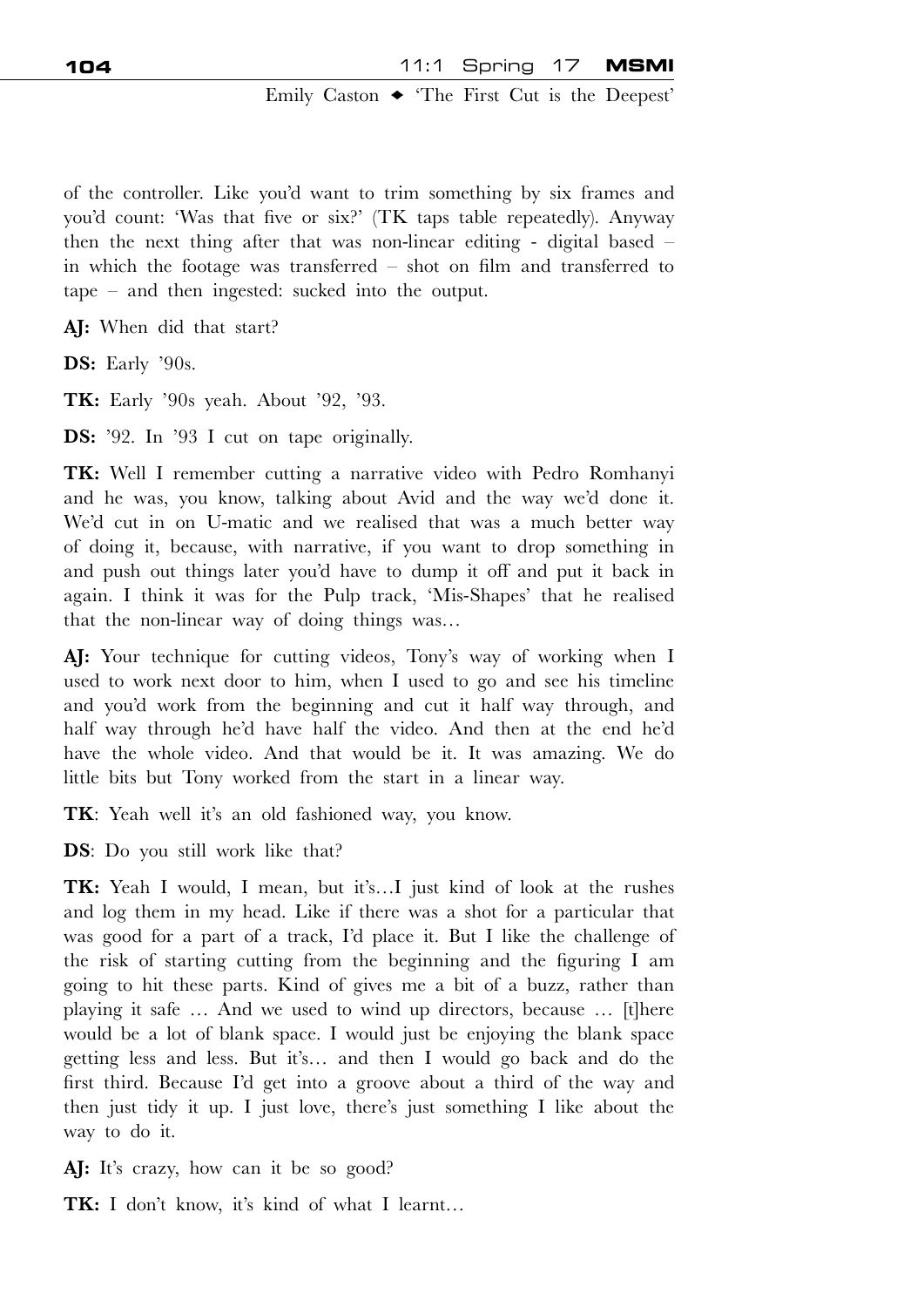AI: But that came from U-matic and not linear... did it?

TK: Ah, no. Because I used to work... if you do a performance video you'd put down tape for the whole thing and then cut into it. Using the track and the shot going back and forth. And then you'd put that down and at least you'd get a feeling you'd done something. And then to cut in the performance…. But it was just when I started doing narrative videos. More narrative based, I just worked out, just telling the story cutting from the start. This is where it starts and this goes onto this point and then… Actually it was interesting as I learnt the… Radiohead 'Just' video …

AJ: Which is absolutely my all-time favourite video.

**TK:** Tell them the story about when you watched it as kids.

AJ: I watched it on *The Chart Show* and we were like wow that's amazing and it said at the end 'You'll see what happens at the end next week'. So we tuned in next week. VHS was paused. Press pause, record. And they played a bit more of it. And then they said, 'You'll find out next week what happens'. And they did it for about three weeks and you never found out.

AD: You did various versions, didn't you?

TK: I did, but I cut away the music. I cut a film, I cut a narrative. And I didn't want the music to dictate the edit of the narrative. So I did a separate narrative thing – just cut the pictures and not listen to the music. Then I did a performance cut and married the two.

*Avid describes a digital non-linear editing system that was widely adopted by the music video industry in the 1990s. The Avid/1 was based on an Apple Macintosh II computer. It was introduced in the late 1980s. By the mid-1990s, it was starting*  to replace editing equipment such as the Moviola and Steenbeck, and editors were beginning to cut feature films on the system. Music video editors began to move *across to Avid in 1993/4. An assistant would load in and log the rushes. The editor might then create an assembly using the best takes of performance footage. After that, conceptual and/or narrative footage would be dropped in. This system was possible because of the 'non-linear' system created by Avid. Some editors preferred the Lightworks non-linear system, but within a few years, Avid had dominated.* 

AD: We've got a massive leap in time in the list between 1987 and 1993. That's all through the club, that's all through ecstasy isn't it. And there was no money in the early '90s.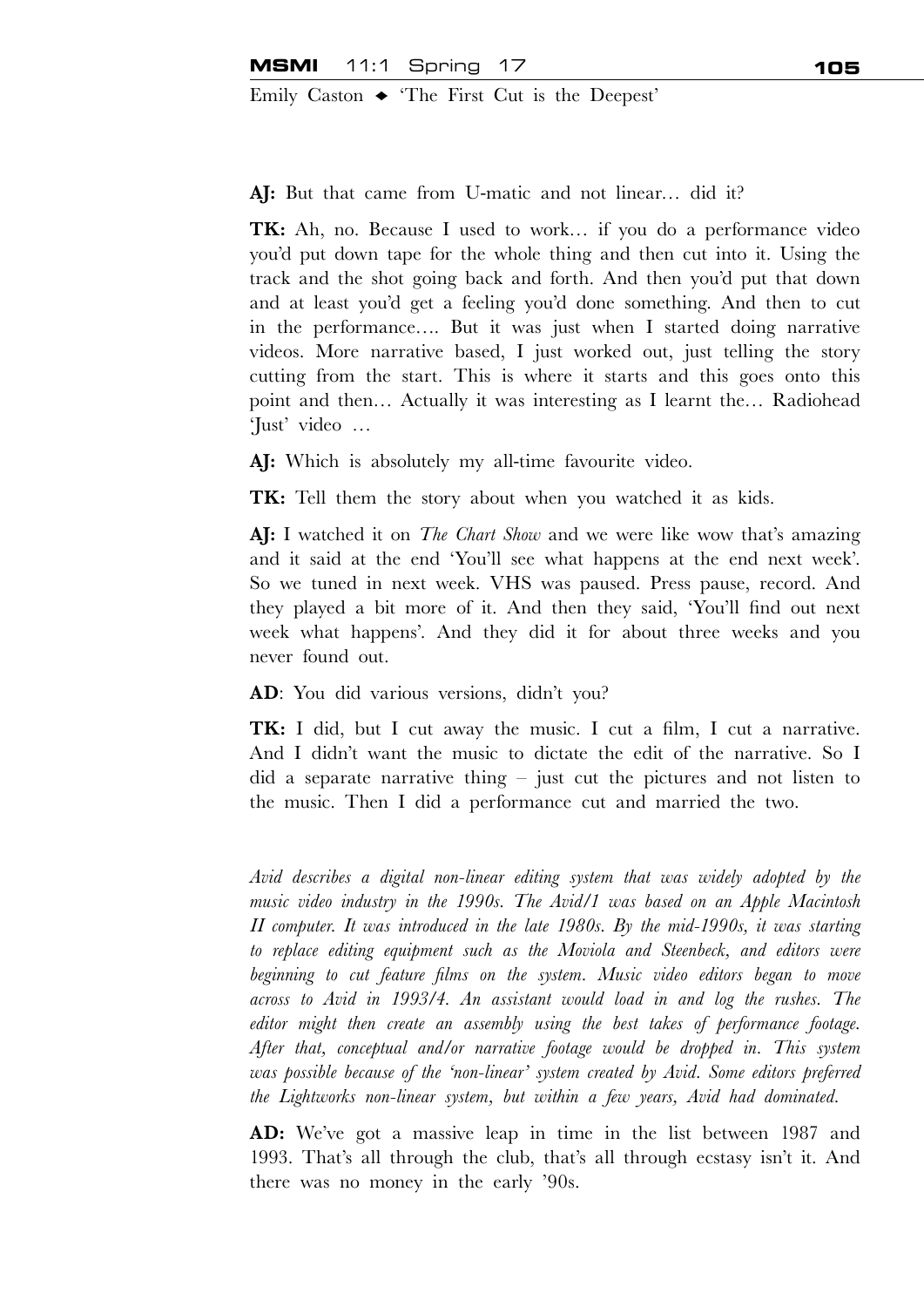**TK:** Basically the record companies got wise to people ripping them off in the late '80s. They went hang on a minute…

EC: I think we have got a constellation of videos in other links between this time in '87 and '92. But they're quite low budget. And so they haven't filtered through. There's a lot of dance videos in there which I think are iconic and classic but everyone says they're really badly crafted. And I'm like, yeah but they're drug induced, and it's really important. Russell Curtis's video for The Prodigy's 'Out Of Space' *is* one of Pitchfork's top 100 music videos. I just think it's absolutely brilliant. It's so British, and so faithful to the fans.

AJ: I tell you what, this would have been so different if it had, if it was post-dated Avid. It would have been so different.

JK: Would they have done any grading in Avid at this time?

DS: I did it all in Avid. I did all the grading at that time.

DK: This was shot; this was edited on...

TK: U-matic.

**DK:** I think they were probably doing grading by that point.

TL: Pre-Avid editing, the over glaze. You know, it's the video effects. They had these machines with the faders you could go positive, negative.

DS: Actually yeah another one that was an example that was. The video for Moloko 'Sing It Back' that we did, I don't know if it's the best edit in the world but we did lots of outputs of K-Scope and kind of used that. It just reminded me. But that was just based on the Michael Jackson video that did the same thing. But it's edited in the Avid so it's not what you're talking about. But then I found that they had dumped all those, the K-Scope all got trashed, you know no one in town kept one. So obviously you can do that in Flame but it doesn't look the same.

TL: Could you argue that it's part of the edit suite of the late '80s, that kind of having all those effects. Or is that part of the online?

AJ: I think it's part of the online, the VFX though isn't it? That's what VFX was. Going into an online suite and doing stuff.

TL: It's also when it's edited too, it's like…

EC: They weren't so separate, they weren't so separate stages. They were going…

TK: You would plug in on a vision mixer rather than… a machine plugged in.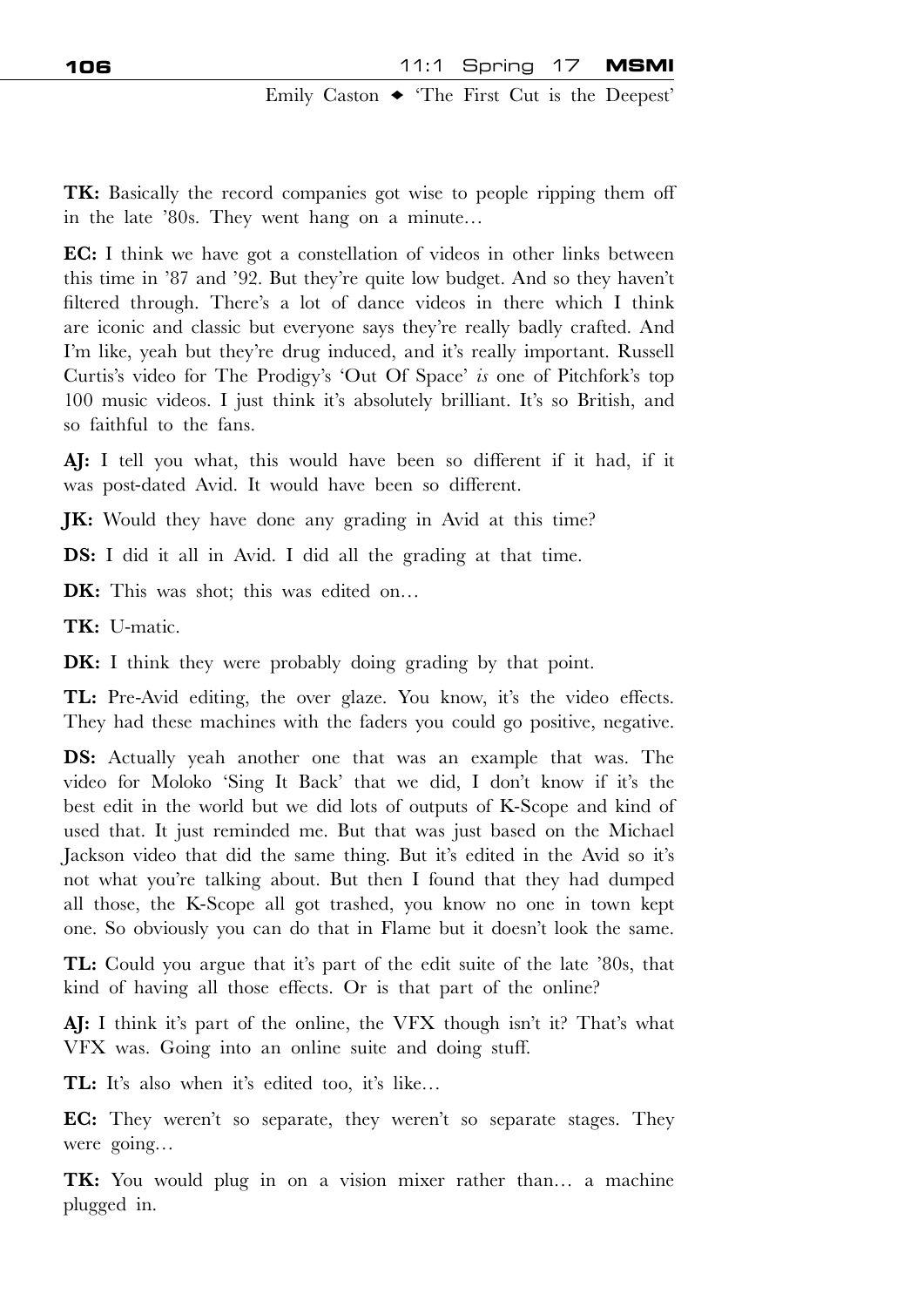**JK:** ... Doing that with sound now, because you're mixing sound effects and things breaking the music, adding stuff in and then exporting it back out as the main track that's then used for the video. So the editor is then responsible for doing the audio for the video that's going out which is kind of that once upon a time been unheard of. They wouldn't have touched the master.

TK: We were saying, near the beginning, there was people like Daniel Wolfe who were making videos that are kind of small films. And cutting up the music in and out so …

**DS:** I cut this on Avid and we then went in and did lots of passes...

AI: And then recut it?

DS: Then recut it. Yeah and then did it again.

AJ: Because it looks amazing.

DS: It was shot on 35mm.

AI: It's beautiful, isn't it?

DS: For 20 grand.

EC: 20 grand?

*The editors involved in our focus group worked mainly in offline editing companies in Soho, London, although Dawn Shadforth began her career directing and editing in Sheffield. Most of the offline editing companies in the 1990s and 2000s specialised in one sector of film and television editing: commercials, music videos, television, or feature films. In feature films, many editors were freelance and the producer would engage their services and the facilities of an offline editing company separately. Not so editing, where the general rule was that an editor had a permanent base in one of the Soho companies. They would mix with editors from other sectors when they took their EDL (edit decision list) and rough cut into the online editing house for a conform with effects. These encounters made the editors aware of a certain hierarchy in the field. And this level of specialism meant that very few editors were regarded as talented across the spectrum of film and television editing. The art and craft of music video editing became a specialist skill, and I asked the editors to talk about some of the unique techniques and how they emerged in these years.*

TK: What I love about cutting videos was the freedom that it didn't have to make sense. As long as it felt great. It felt good and you could juxtapose things, the juxtaposition could really enhance images and the track and just evoke something. You don't know, it wasn't even intended.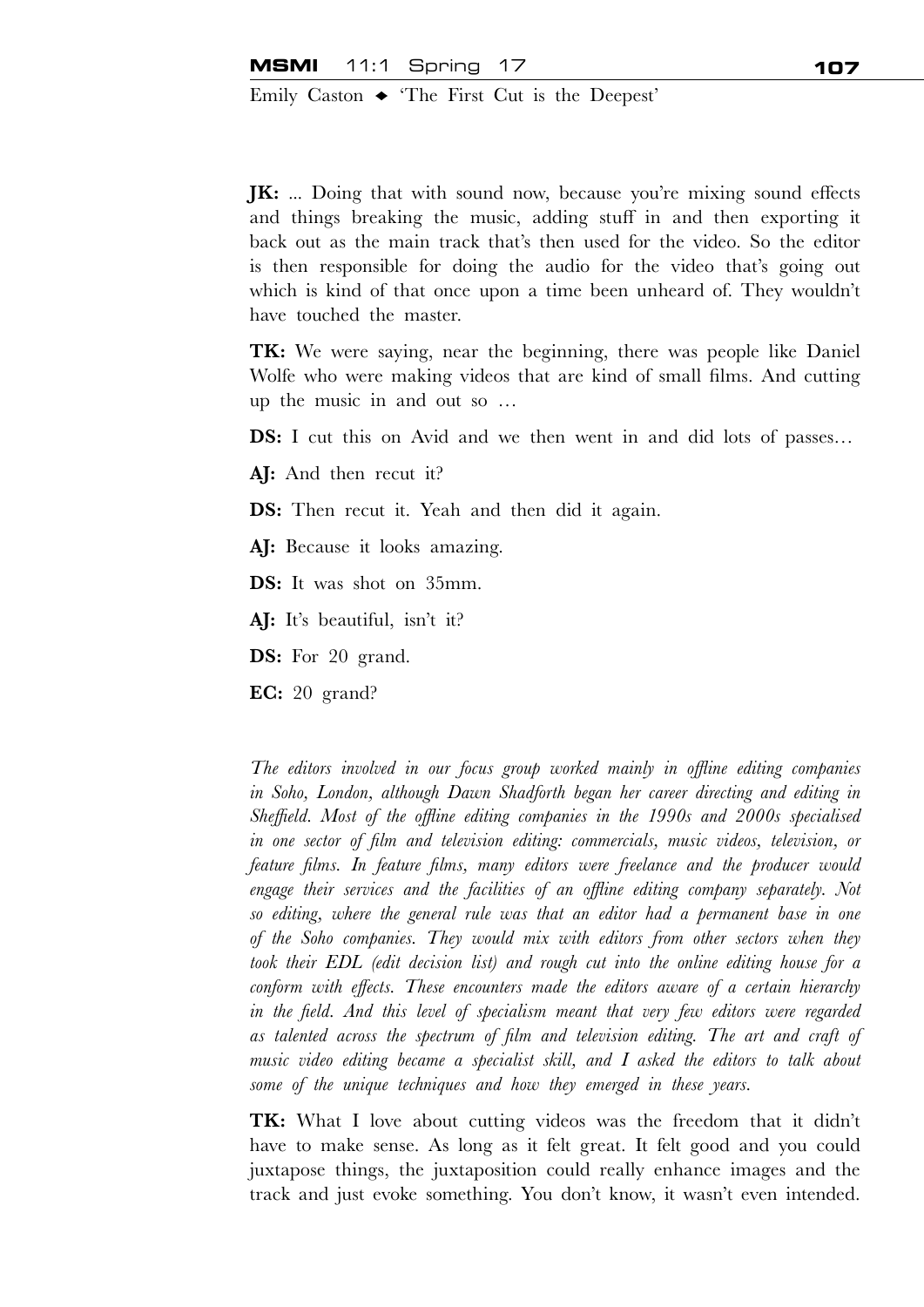And I just love that. Kind of working on films now, you're basically working with a script and things have to progress but with something like this and with music video you could have the material…

TL: The music is your script, it's what you cut to, it's your map. The feeling you get, the changes in the music. The verses and the choruses…

TK: When I started those things had just… I remember being, David Yardley telling me about he really had a problem with film editors. He was saying, he met a film editor and he was like you're cutting film? And David said, no on tape. And the guy said, oh you're just an engineer then. And it really hurt him.

TL: Which is ironic because film is the more 'engineery' of the two.

TK: There was a snobbery about video at the time. Actually interestingly enough, until the '90s there was quite a degree of snobbery in other areas about music videos. They were quite dismissed as being like messing. Not proper filmmaking, not proper … It was really looked down upon. I mean obviously if you look at a lot of the videos from the late '80s I can understand why they were looked down on.

TL: The craft of video has got better … Video was an unruly art form to start with and everyone was just making it up as they went along.

TK: There is a relatively swift learning process going from shooting everything on video tape and then shooting on film and then getting more adventurous ideas. And also then exploring, being more innovative in terms of lighting techniques and visual techniques. And being ahead of the game.

DS: All of that stuff that you are talking about earlier, about just getting into it and making it up as you went along but that was feeding over into the film world…

TL: Has anyone seen *Natural Born Killers* recently? Because that was so 'music video'.

DS: I watched *Buffalo 66* and a lot of that was influenced by music video, especially towards the end. And Darren Aronofsky …

TL: *Requiem for a Dream*.

TK: Music video's gone from being a despised unruly kid in the corner to being actually aspiring.

EC: Because there's a sort of pyramid, a hierarchy if you like. And feature films are at the top. But music video is a total absolute art form in itself. You can't just judge it by other standards.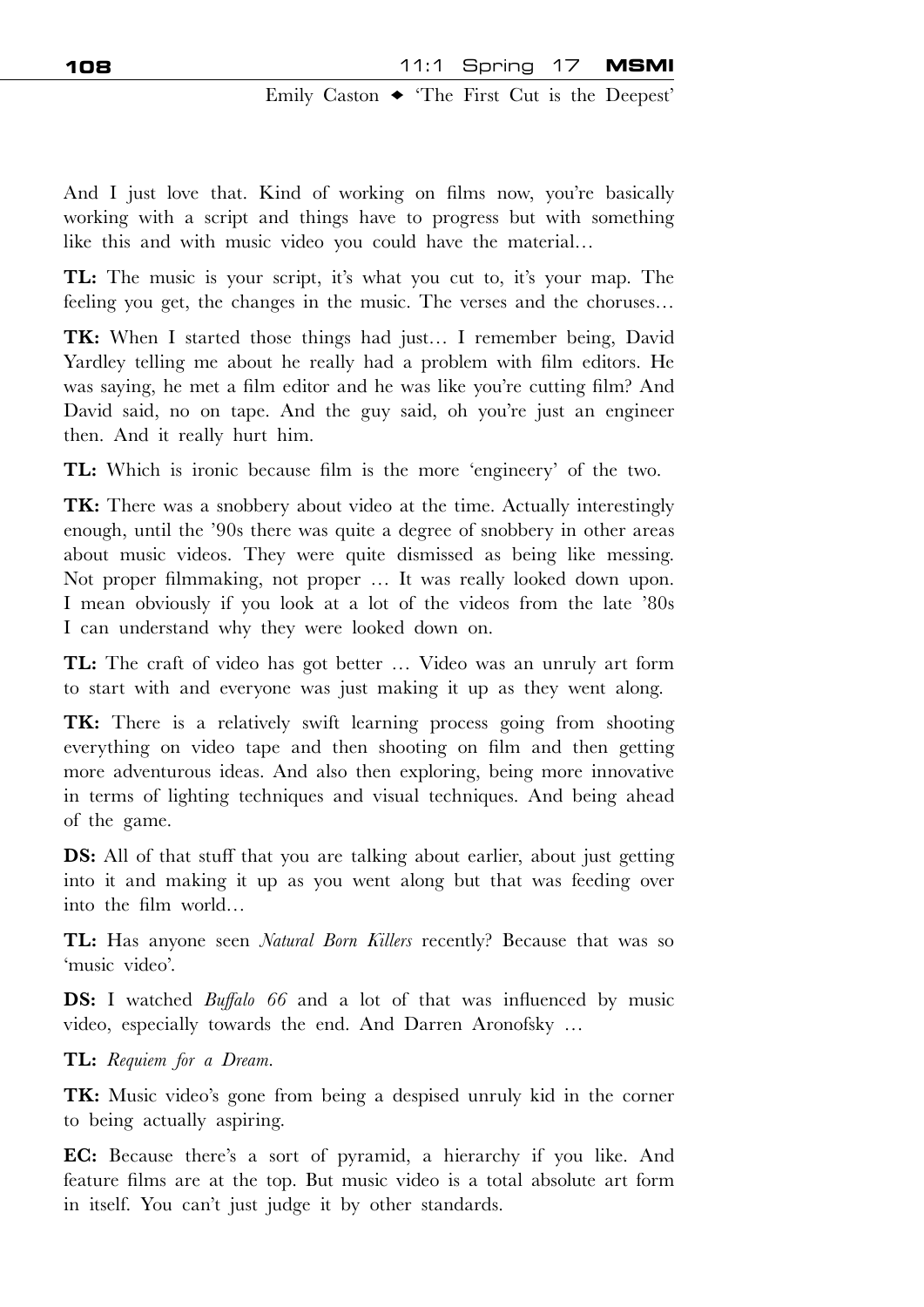AD: Music video had to escape from being the little brother of commercials in a way. A new generation of people like Tim Pope came along and had to invent the form. Before then a lot of the new wave stuff was just a band in a room shot with a different set of gels and a video camera … It had to escape from being, you know, just a document. I think it was far more innovative in the '60s.

TK: I remember myself and Pedro were quite depressed when we saw this video for the Spencer Davis Group 'I'm a Man'. It was made in 1967. And it looks like it was made in 1997. It's got all the mad jump cuts; people doing mad dancing in the street; A lightbulb swinging back and forth. And a close up of … And we were watching this going … Pedro somehow had it on tape at the time. We watched it, do you remember when they were doing these videos, really fast double exposed. Fast cutting and shot on an H-16 Bolex? It was made in 1967.

A. If you're talking music sequences in films. There's two that stick out for me: *The Loneliness of the Long Distance Runner*. And *The Knack…and How to Get It* … They're amazing, they're as fresh now as they could have been in the 90s and now … Their sequences to music are amazing and they're like music videos in the feature film. The musicality to the editing those sequences is amazing. *A Hard Day's Night* did it as well, obviously, every single… most famously the bit where they're running around they escape.

TL: Antony Gibbs is the editor...

AJ: Antony Gibbs, that's it. He did *The Knack…and How to Get It* but he didn't do *A Hard Day's Night.* 

TL: That's John Jympson….

*The next excerpt from our transcript from the editors' focus group centres on the craft of editing performance videos on a non-linear editing system. The two videos we looked at were both released in 1996 and edited by Tony Kearns: The Manic Street Preachers' 'A Design For Life', directed by Pedro Romhanyi, and The Prodigy's 'Firestarter', directed by Walter Stern.*

EC: Shall we have a quick look at Manic Street Preachers, 'A Design For Life'?

TK: This is a multi-camera film. It doesn't actually look… Pedro's idea was for it to be; you'd get continuity in movement from different cuts. But it actually turned out that there's not a hell of a lot of it from there to there. But it's shot on four cameras. I shot, I was given one camera.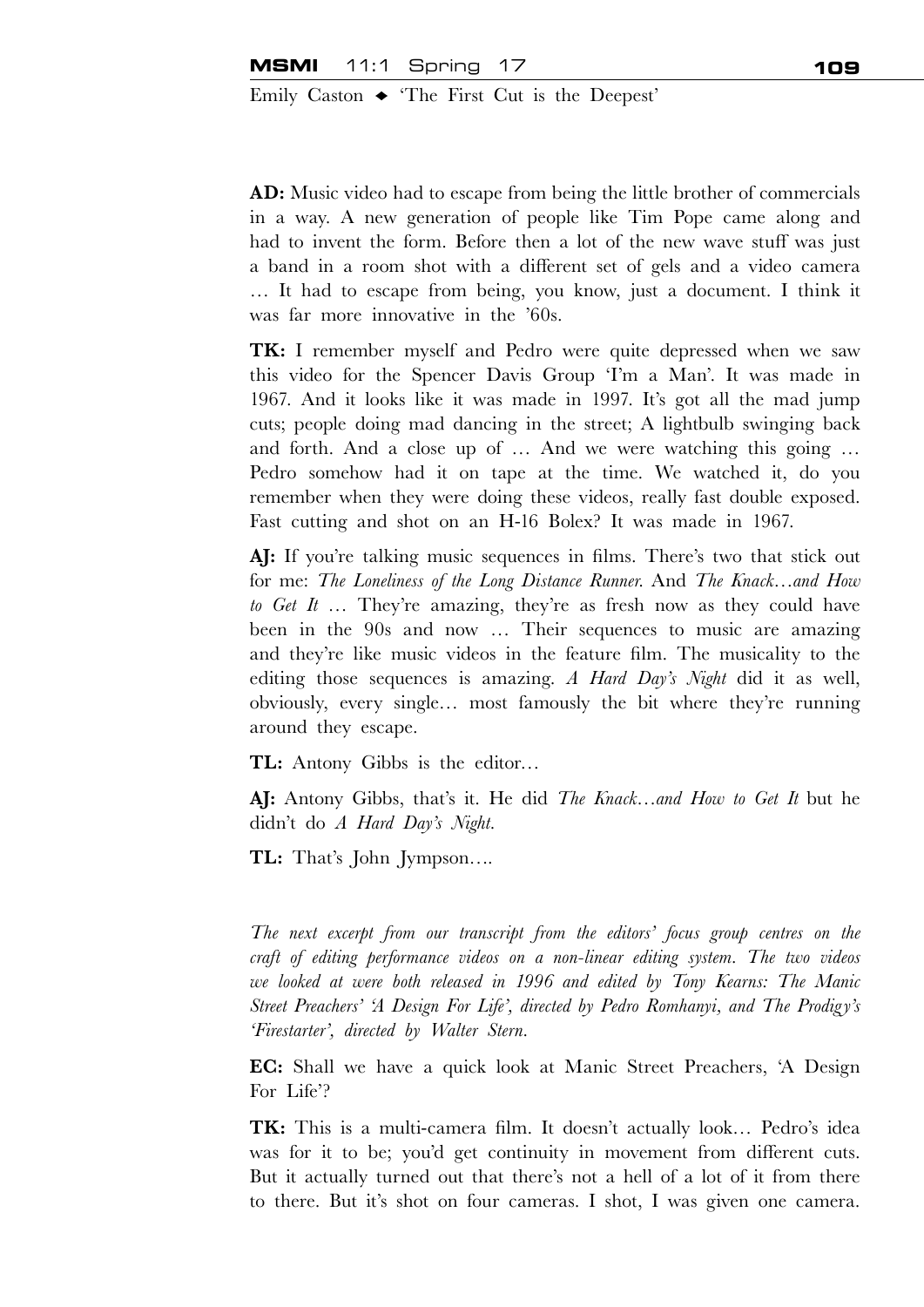DK: It was shot at the Roundhouse, wasn't it?

TK: It was shot at the Roundhouse, yeah. And then there's a mixture of the archive footage. This is where, like we were talking earlier, about the proper film optical effects. It's not digital or post. And it's been manipulated on film and scratched…

AJ: And hand processed and stuff.

TK: Yeah, and then I mixed in and out from the clean stuff back into being in and out. And then we did the projections in camera. Pedro asked me to shoot slow-mo. I just do mad stuff, kind of like, so I was kicking the camera and dropping it. He wanted to get something as it different. So it's a combination of considered shots and more chaotic. A little bit more. Which is then reflected in the overlays. This is where you've got the sense of the Roundhouse all in one take.

DS: Were the projections there for real?

TK: Yeah that's all in camera.

DS: So did you cut the projections before the shoot as well. You knew where certain frames were going to...

TK: Yeah exactly.

AI: Yeah the projections were all synced to the track.

**TK:** We had to plan then where the cameras would be to kind of catch the…

AD: Are they film projections?

TK: No, they were video projections.

AJ: It's beautifully shot, isn't it?

EC: I mean this is clearly a project you were involved in right from the beginning.

TK: Yeah these shots here that's my excellent camera work. The camera assistant went nuts. He was trying to pull focus and I slapped him and said 'I don't need that'.

DS: So that's also in terms of curating the images that were going to be in the background and how they and emotionally how that connects with the music.

TK: And the obviously political message of the song was reflected in the footage.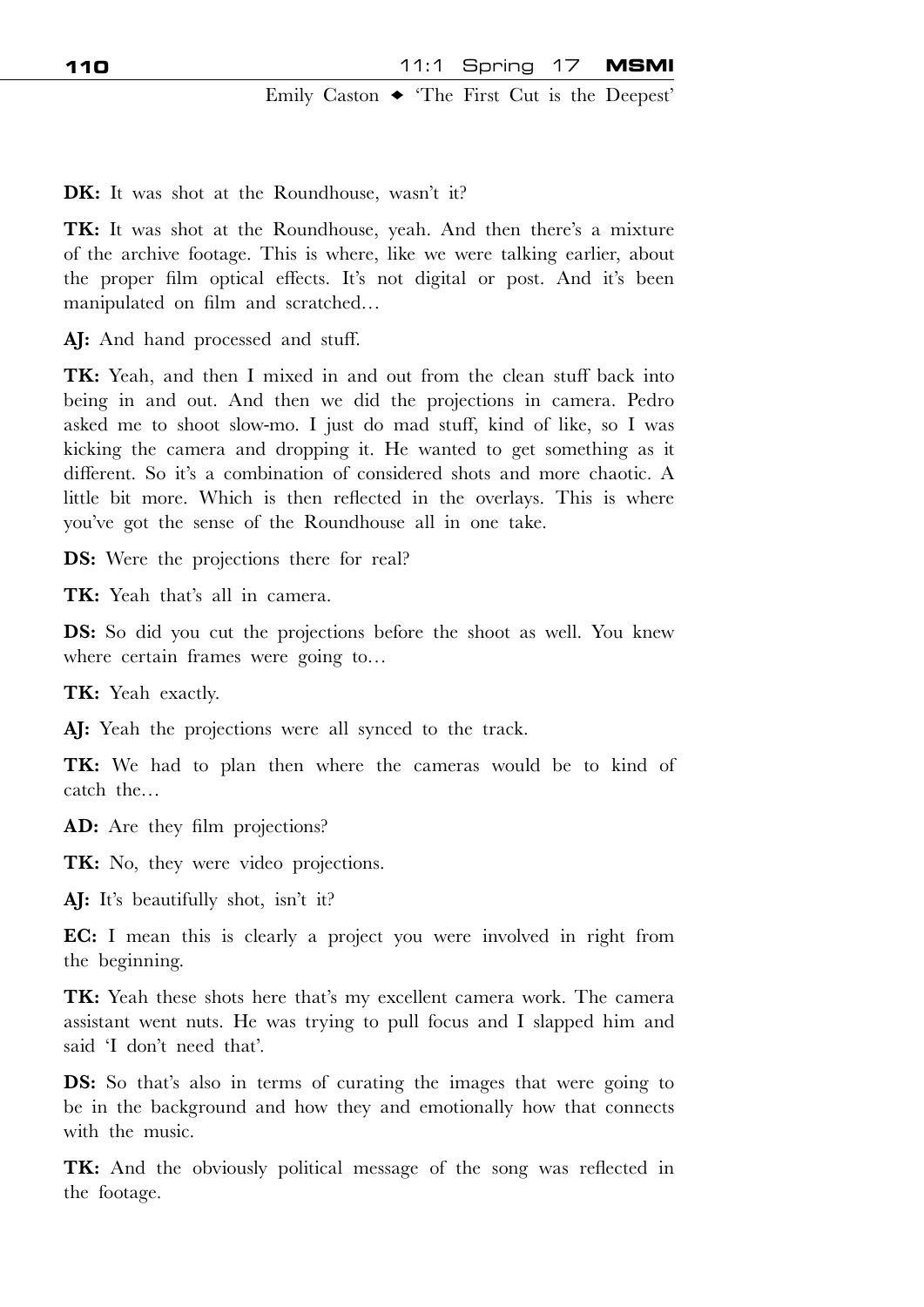DK: I feel a bit bad that I didn't feature it on *Promo* at the time.

**TK:** I've forgiven you, Dave.

EC: What about the Prodigy videos?

TK: 'Firestarter' is a great track with lots of stuff to work with. John Lynch did the lighting… there's so much going on in each frame. And cockroaches. I went through a phase where nearly every video I did had cockroaches in it.

EC: But that's really interesting what you just said there: you can't have a great music video unless you have a great piece of music, for a music video? Not many people would realise that. They think you can make a great music video no matter what with a piece of music. If you're not experienced…

TK: Well no, there was that *Not the Nine O'Clock News* spoof video, 'Nice Video, Shame About the Song'. But you basically get a director, a good person to work with, can't really work on a song that they don't relate to… So the song inspires the director and then if it's a bland piece of pop you're not necessarily going to get something that is like this, which is great music. You're just, you're going to get more from it. And this has got so much peaks and troughs.

AI: 'Firestarter' for me is when technology ... The first proper... when Avid, the tool Avid or the non-linear system. It's the one that went: 'this is how you make videos from now on'. In terms of the edit. Obviously 'The Changing Man' video predates it and… performance on that Prodigy, for me it's like 'the one' in terms of editing.

**TK:** The fact that it's one point of view looking down the tunnel made me explore the cutting.

AI: Yeah, it pushed you to a different place.

DS: Were you cutting on Avid?

TK: I'd been cutting on Avid for a couple of years. But it was the limitations of the location and the performance that make the video. There were no rules to follow.

AJ: This is a seminal British edited music video.

DS: Inventing a new kind of performance video.

AJ: A new language.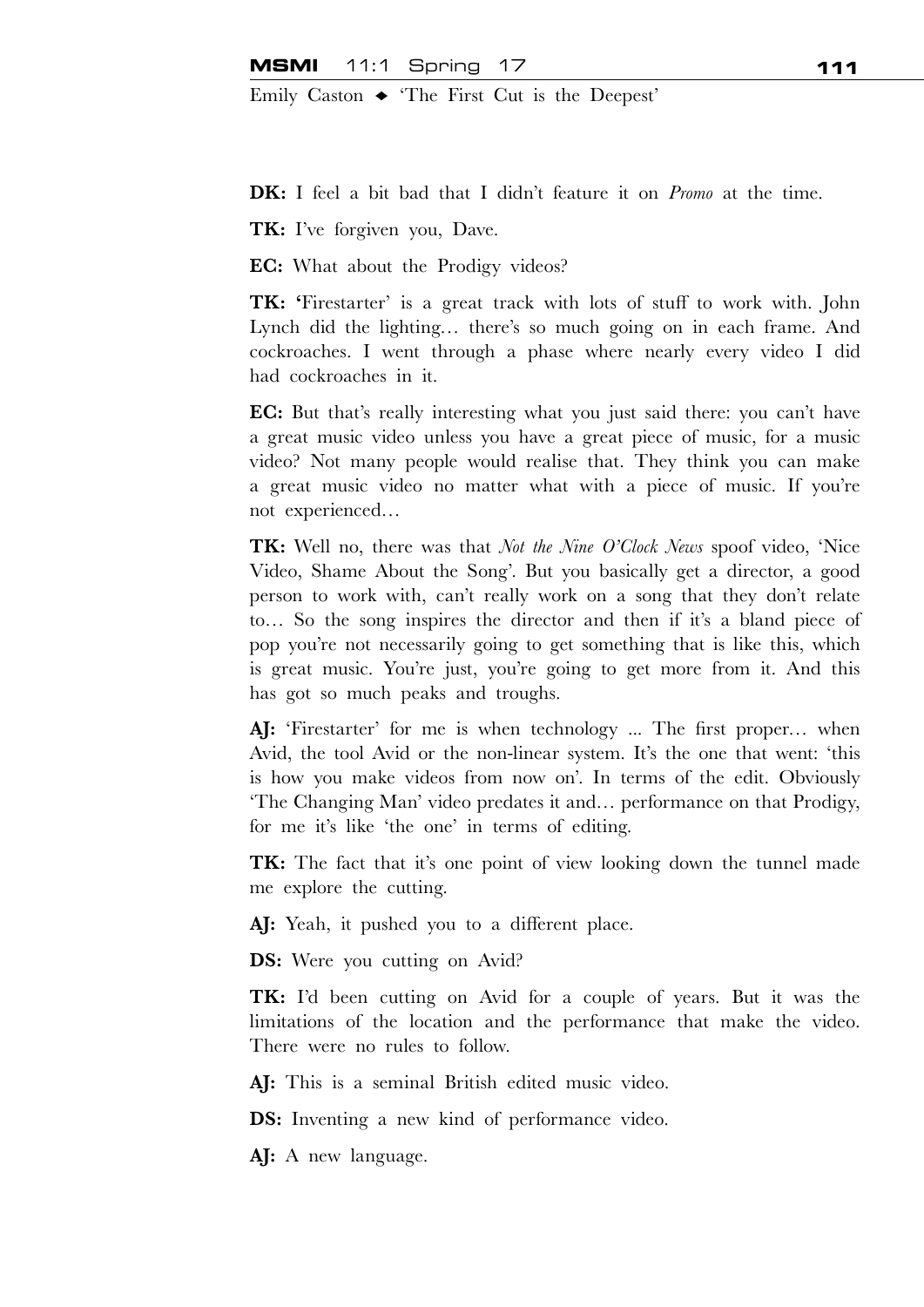*The discussion also turned to the notion of the 'fast MTV edit'. The editors were aware that this was a style of editing in Hollywood feature films that had been attributed to them. They were concerned to counter the idea that this was a uniform style of editing in British music video and drew attention to examples such as Radiohead's 'Street Spirit' (1995) which was edited by Rick Russell as works*  which were quite the contrary. Consistent with the description of editing in Walter *Murch's* In the Blink of Eye (2001)*, the editors were keen to emphasise the importance of emotion in judging whether or not a cut worked and the difficulties of articulating that emotion in a set of rational principles. They were also keen to point out the difficulties of having assumptions about audience impatience and the necessity of fast cuts to keep viewers interested imposed on them.* 

AJ: The editing was landmark in Jonathan Glazer's video for 'Street Spirit' - for the ramping. John McManus and one of my partners, Neil. It was his assistant. And they would do their own tables about how, you know on graph paper, on how to ramp the footage. And it hadn't been done before. … You wouldn't have been able to do that if it weren't for the non-linear technology.

TK: I was watching the other day, and it was, aside from the ramping, it's just the presentation of the, the atmosphere it evokes, it's so fresh and strong. And it's not cutting fast, it's, each edit is precisely placed to get to the next stage of the … what you're being shown. And it was really radical because it was actually laid back in terms of the cutting but it's all precise. And also it was just a breath of fresh air, excuse the cliché, but… obviously that was Jonathan Glazer's genius, was to go 'right this is how we're doing this'. And it's just so, like I was saying, I was watching it and it was like I was seeing it for the first time, then. ….

TL: There's definitely a period, like with the internet, where stuff got longer. And when YouTube got high quality and suddenly everyone had an intro, an outro, and a break in the middle… yeah sound, they became like little movies. Whilst prior to that you had to fight to get anything other than just the track. It was hard to get anything else. … I mean there's the big technological changes with film, the two machines, and Avid. I guess the internet as well.

**DK:** Picking up on your point about YouTube, people watching it online having an impact on how things are edited. It's worth remembering that the MTV style was really talking about editing in many ways. Sort of in the late '80s, or mid to late '80s when people went, popular culture picked up, and there was fast cutting style was described as an 'MTV style of editing'… Music video itself introduced a new way of editing. And that in itself is kind of like the starting point really.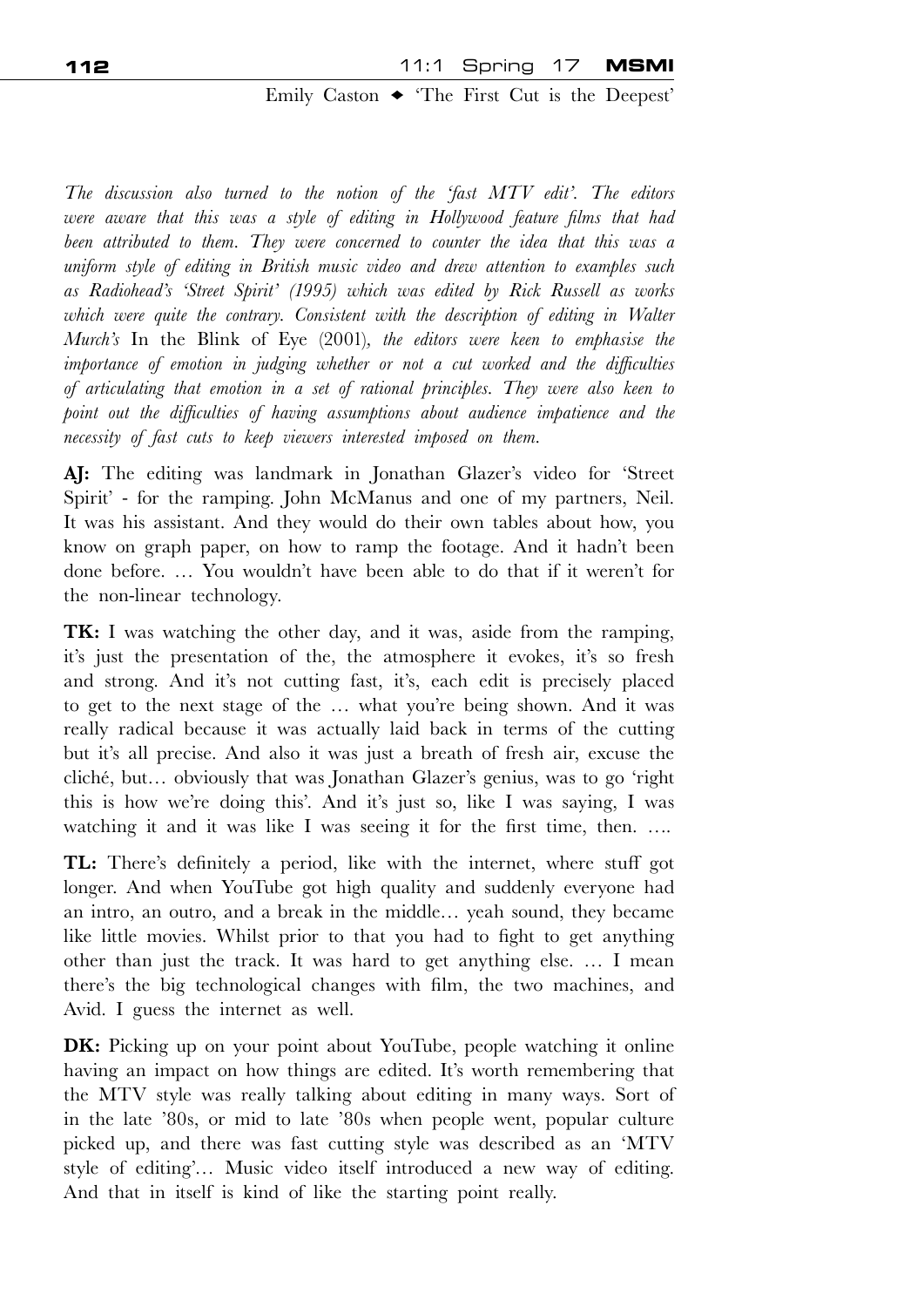TK: I got a phone call from somebody from MTV saying they had this video that they had got from America. They wanted to me have a look at it, to see about re-cutting it for MTV. They literally said 'It's for the kids, man... It's really slow'. It needs to be jazzed up, there needs to be more editing in it.

**DK:** The whole thing about attention span...

TK: But there was a presumption that the audience had attention deficiency disorder. I watched the video. I rang the woman back and I said 'I'm not doing it. It's a really good video, it doesn't need jazzing up, it's lovely. And it's going to be a hit. I tell you, it's just going to be a hit'. It was Nelly Furtado's 'Like A Bird'. And she was really really shocked. And bemused by me saying this. But I wouldn't do it, because I didn't, I felt it didn't… it was actually a really good video. And it was actually really well cut.

AJ: The way I like to cut music videos was to over cut it. As I got tired of being asked can you make it faster. So I could take it out so which was simpler. So if you had three shots, just take one out so you had two. Slow it down as opposed to spending more time trying to make it faster. And that was something that evolved from commissioners.

DS: I do think it's gone a little bit in the other direction now, in that I find that there's quite a lot of craft gone out of editing and maybe it's because there's so many videos being made and being made by so many people. And everyone is an editor. Everyone is a director. And everything is being shot at 60fps. And cut really slowly.

JS: Is it the case that innovation in music video editing can be associated with particular music genres and the advent of particular music genres? Or is that a kind of naive question?

AI: I don't think so. The ramping thing that we talked about in the 'Street Spirit' isn't that it could have only happened for Radiohead. I think it's just certain factors just fall into place.

**TK:** Also, if you're cutting to music, the music has got a certain tempo and rhythm, then the visuals will work with that. That's a precision cut to the sound, to the music. It does mirror…

DS: I was teaching at a college and the students were using either a channel or an app to edit. It's just a thing where you send all your footage to it and it just cuts it for you. Apparently it doesn't really work very well, but …

DK: Bring back the humans.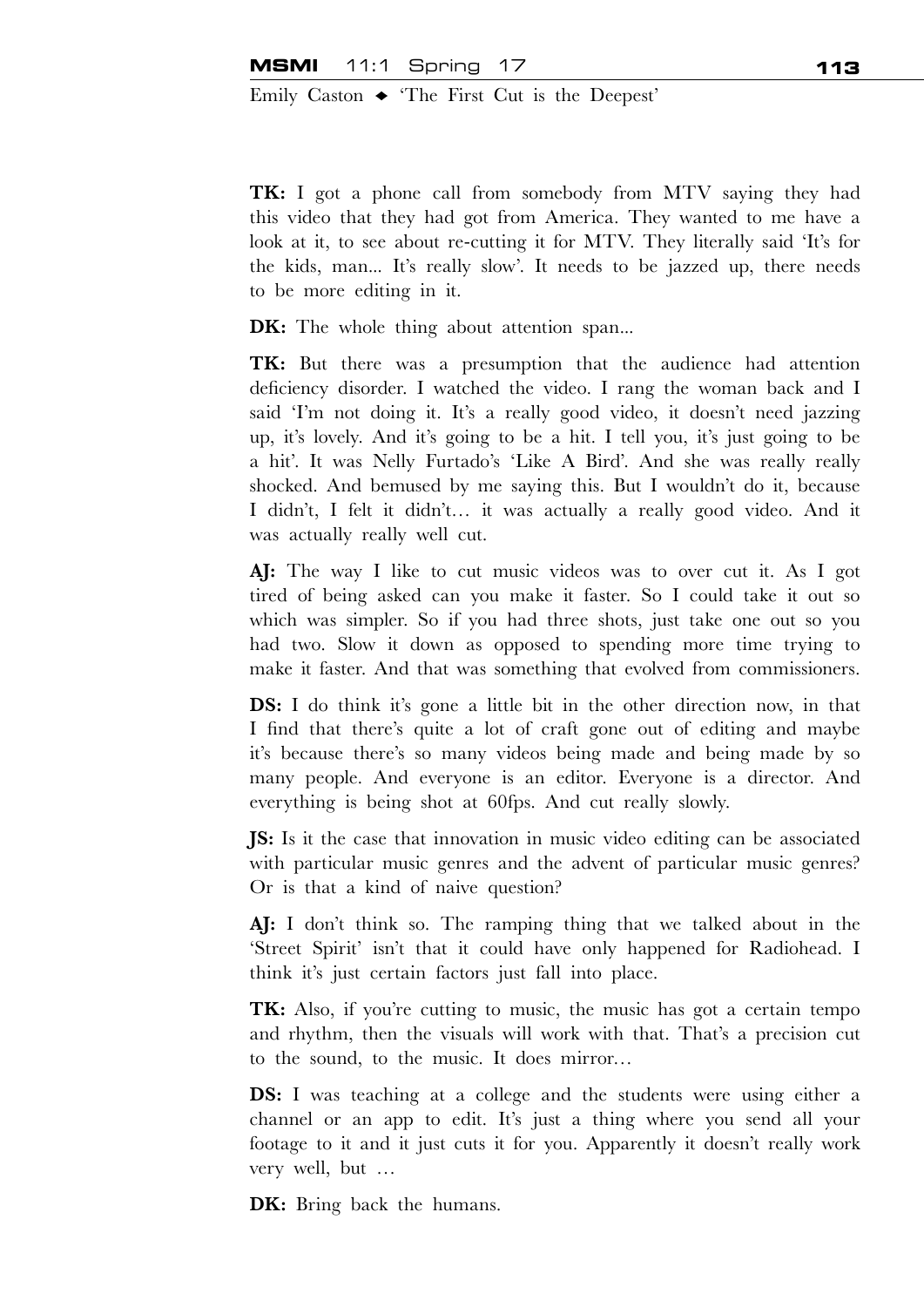DS: It won't be long.

TK: I think what I used to be critical of was when people made videos and gave everything away in the first thirty seconds. In the old days that was a requirement from some record companies, they said 'we want all the best shots in the first minute'.

DS: Well you still hear that now. You hear it more now with the internet and people clicking off.

AJ: When Tim Nash was at Atlantic I remember he came in and said Atlantic have done a study and they know most people turn off at 52 seconds. And if they haven't by then they will watch it all. So you have to do something within the first 52 seconds that will make, will keep them watching…. I dunno what that was.

In the UK, directors have tended to involve themselves more in the offline edit than *in the USA where directors are more likely to be absent from the suite and attend only for comments and approvals on the cut at different stages. This may have arisen because of the adoption of workflow systems from commercials; in the USA many agencies hired offline editors on separate contracts to the director. Thus the director in short form commercial work in the USA is more likely to regard him or herself as the creative director only on the casting and principal photography, not the post production. In addition, many British directors have also chosen edit their own work: Chris Cunningham, Sophie Muller, Richard Heslop, and Dawn Shadforth, are a few examples. The group discussed this.* 

AJ: I remember the story of Tony Kearns meeting David Slade and goes, 'you know you cut your own video', David said 'yeah' and Tony went 'don't'.

**DS:** I got to the point when I was cutting my own videos and realised that I shouldn't be. Tony's got a good point.

TK: It's a bit of worse for worse.

DS: There are some videos that I kind of ruined because I cut them myself.

TK: The videos you cut yourself were great … I think somebody who wasn't an editor wouldn't have done that, cut those edits. You were an editor, so that's different. But there's a certain way, as an editor, you work, there's things you wouldn't necessarily see as a director, you know, and that's why I don't think it's a good idea people cut their own stuff.

…..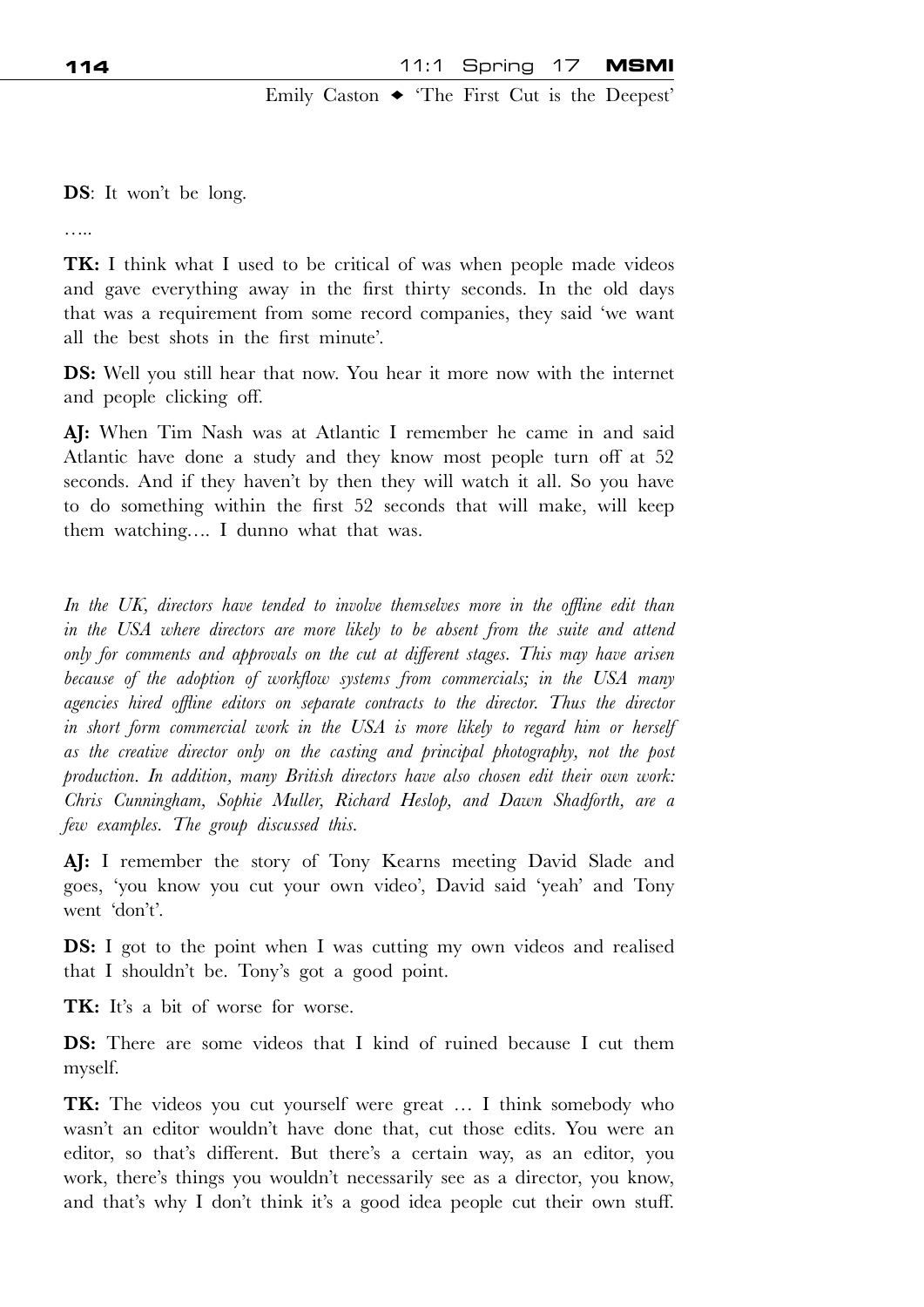AJ: 'Song 2', Blur. My favourite performance video, ever. I love the edit. EC: Sophie edited it herself.

**TK:** She cuts her own videos. I was trying for years to get her to cut something, and at first she was 'oh yeah I'll get you to do it' and then she was like, 'oh no, I do it myself now'.

AJ: She used me a few times. I'd come in the day and she would come in at night and recut it all.

TL: She's always so polite, oh yeah nice job. And then I'd see the edit, like a few days later and I'd be like 'Brilliant edit'!

DS: She used to ring me up and ask about editors. And I'd suggest people to work with and then she'll just do it herself...

AD: She's the best editor in the world, in music video, I think.

TK: She's brilliant. I remember when I was in VCR and had just finished the edit. And she'd done the online for 'Song 2' and she said, 'Tony will you have a look at this' and it was just like proper speakers, really loud and I was just like… I was literally up against the wall. I watched it and I was like … 'it's fine'. I've got a lot to learn, haven't I? It was an amazing experience.

*Towards the end of the focus group, we looked at examples of recent music videos from YouTube. A discussion followed about whether the art of editing had gone because the craft had declined as editing software had become widely adopted on a*  domestic basis. The craft of editing had become synonymous with knowing how to *use the software rather than how to bring a 'song' to life using techniques learned from previous generations of specialist music video editors.*

DS: I just think in terms of edits, it's harder now to create a really good strong edit because the time constraints that are put on people. You have to kind of fight for that time to make, if you really know, I think a lot of people coming through now are kind of … Maybe our generation know that you've got to block that out and have the time and fight for it. But the new generation and commissioners can create an edit in like two, three days. You know, and I don't feel like that was the same when we were.

TL: It's quick times, as well. It's the fact that the edit gets shared to so many people. Whilst prior to that, they were all came to the room and discussed it. And the band would come and the management and they're all on the same page … Commissioning has changed and used to be more of a curation. It was more like a kind of creative director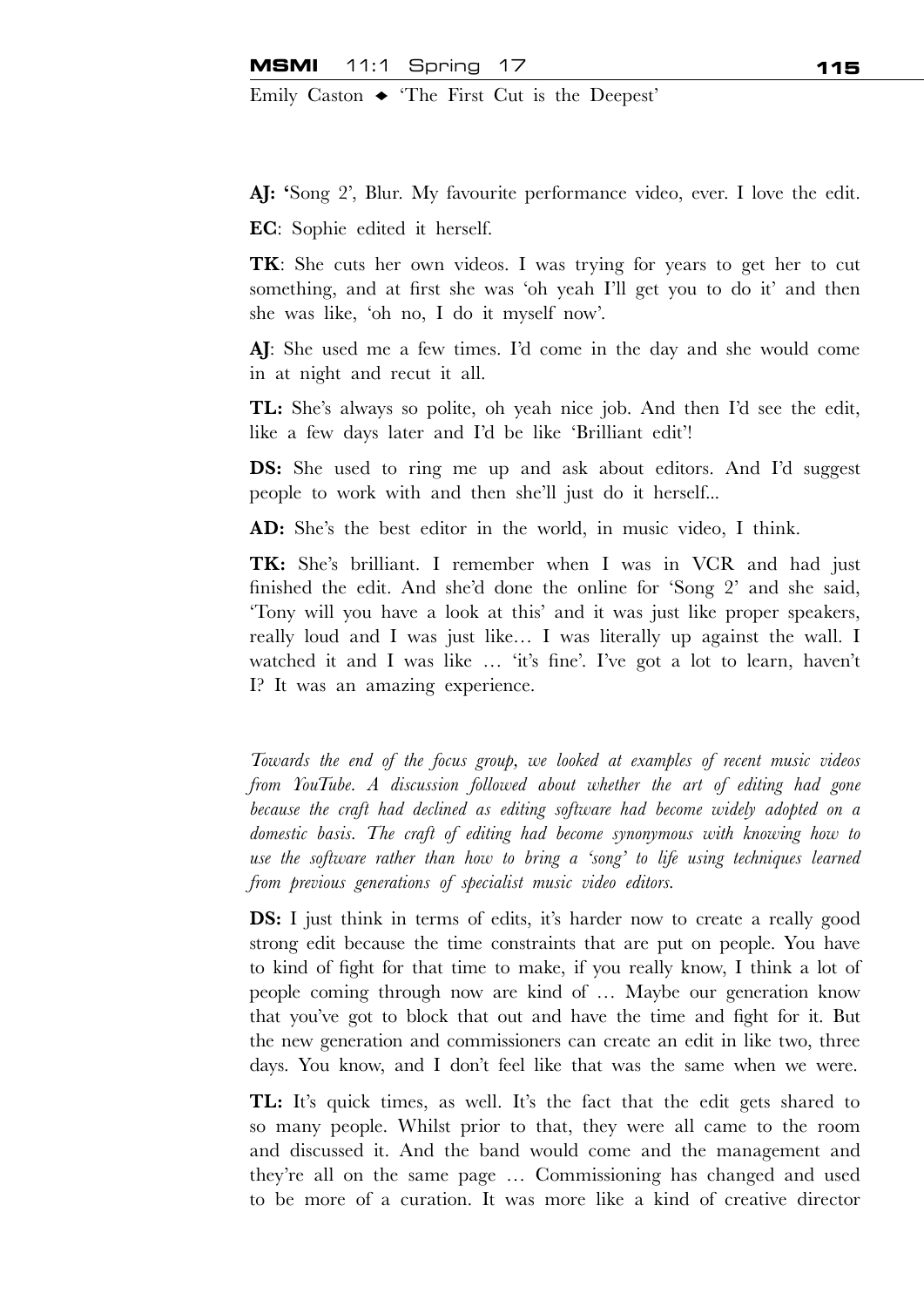and an agency. Now there's so many videos to make and there's so little money, so it's like, 'let's just get it done'.

TK: One thing I would like to say, very quickly, is that it's great to be seeing my colleagues here and have what I feel, if I may say, is a sense of continuity because I assisted David Yardley on a couple of these videos in the mid-80s and Colin Green and there's a lot of work that went through and then I learnt a huge amount from David Yardley. And I didn't know he cut 'Money', the first thing on the list, and I was watching it the other night and I said it's definitely, it's typical. What I learnt from him was how to use, to bring out and work with the music. And to get a shot just doesn't mean anything on its own. But when it's cut to a particular note or a particular musical thing you just suddenly, you just, it comes to life. And then it's great, and you know, obviously moved on and was editing myself and ... Worked with Adam and Tom. I feel like it's just great for me, it's an absolute pleasure and privilege to be here. To have this acknowledgement of our and my own contribution to … And we might all say this, at the time we didn't all know what we were doing in a sense. We were just working, we were just cutting, kind of reacting to what we were seeing. And what we were hearing. And obviously, this was years later, in my case like twenty years later. There's a sense of a body of work. But at the time, we were just doing it. Anybody would say that, we were just, it was exciting and it was a great sense of adventure. But also just doing something that you just kind of did. Rather than making a big deal, there was no theory, no sense of making the mark. You were just lucky to be in that position and to do it. Obviously it sounds, but in hindsight and looking back the work is given a sense of importance or its contribution. But at the time we were just … and having fun. And working really hard!

EC: I'd like to thank you all for giving up your time to come here today.

**TK:** My pleasure. It's great to have a sense of ... thank you for organising it and it's great for the acknowledgement people's work.

EC: You know, I'm just hoping the mics worked. I might have to ask you to all come back again and say the same thing. All over again. Next week. I'm only joking.

#### Conclusion

These excerpts from the focus group only form a short part of the overall discussion that took place. But they are sufficient to challenge the view that, in the UK, an MTV 'fast edit' style dominated editing practice. It is illuminating to appreciate the role of technologies and software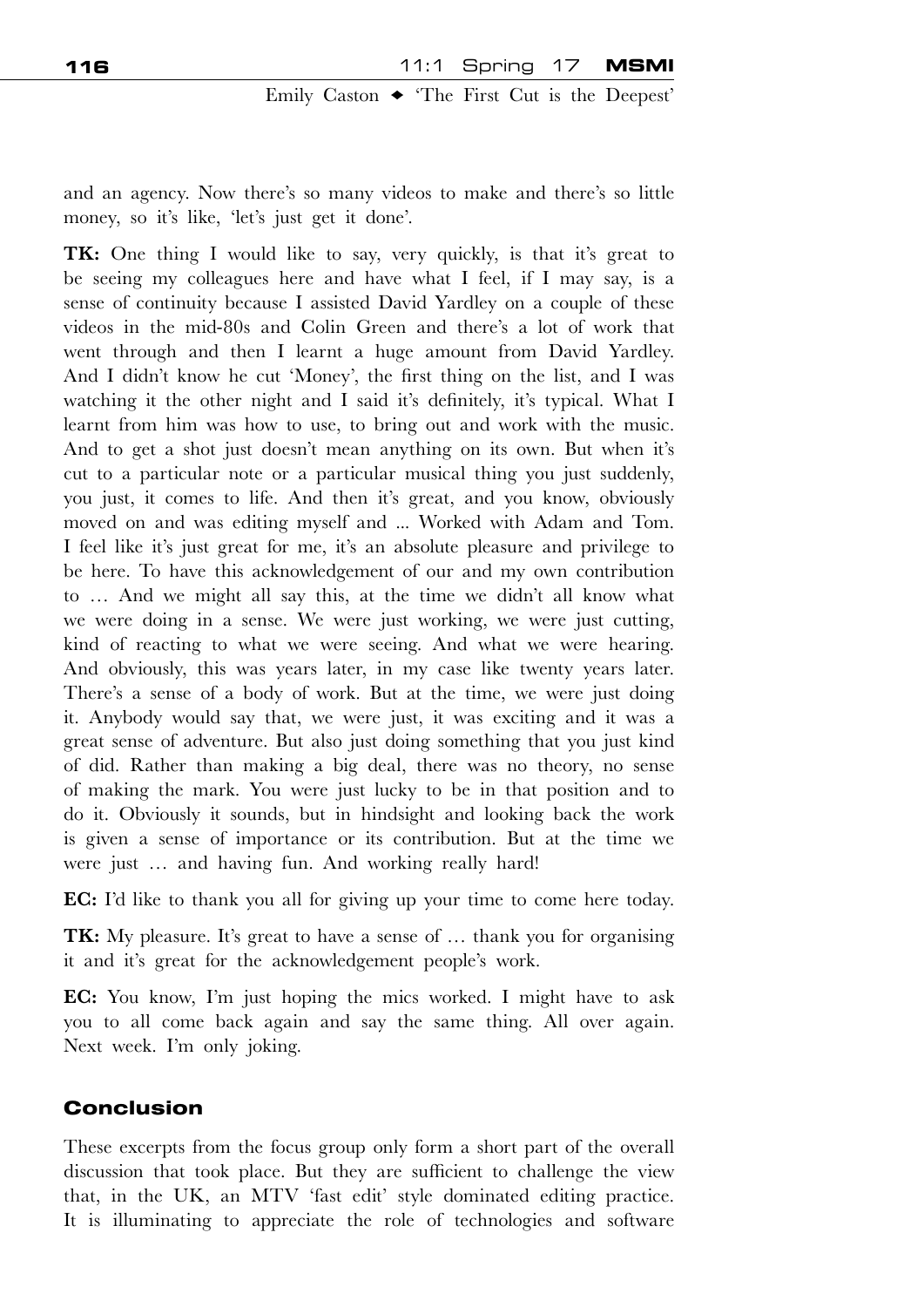on editing practices, but a fuller evaluation of the differences between editing in music video and editing for narrative feature films of the kind that Vernallis's analysis discussed in the opening of this piece, requires a much more detailed analysis of the videos cited here and others. That analysis will add to the still limited literature on the art and craft of editing available to students and researchers interested in this hugely important but under-researched dimension of film craft. For our present purposes, these comments really do demonstrate the extent to which the relationship of videos and their song tracks in British music video history were created not only during the shoot, nor during the initial period of conception of the idea for the video, but by an intricate, negotiating, and often quite experimental process of trial and error in post-production.

## Glossary

Faders – video effects controls Flame – a 3D digital visual effects software package Grading – adjusting colour in online editing K-scope – a real time graphics system for video effects Offline editing – the logging and editing of rushes to create an EDL (edit decision list) for online editing Online editing – the transformation of the EDL involving colour balancing, visual effects, audio tuning Over glaze – added visual effects in U-matic editing Ramping – altering frame-rate to affect film speed RM 440 Controller – automatic editing controller for U-matic tape editing Telecine – the transfer of film to video VFX – visual effects Vision mixing – mixing video sources to create special effects



This article was published open access under a CC BY license https://creativecommons.org/licenses/by/4.0/

## References

Murch, Walter (2001), *In the Blink of an Eye: A Perspective on Film Editing*. Second edition. Los Angeles: Silman-James.

Pitchfork, *100 Best Music Videos*. Available from: http://pitchfork.com/features/listsand-guides/6364-100-awesome-music-videos/ (Accessed: 12 February 2016).